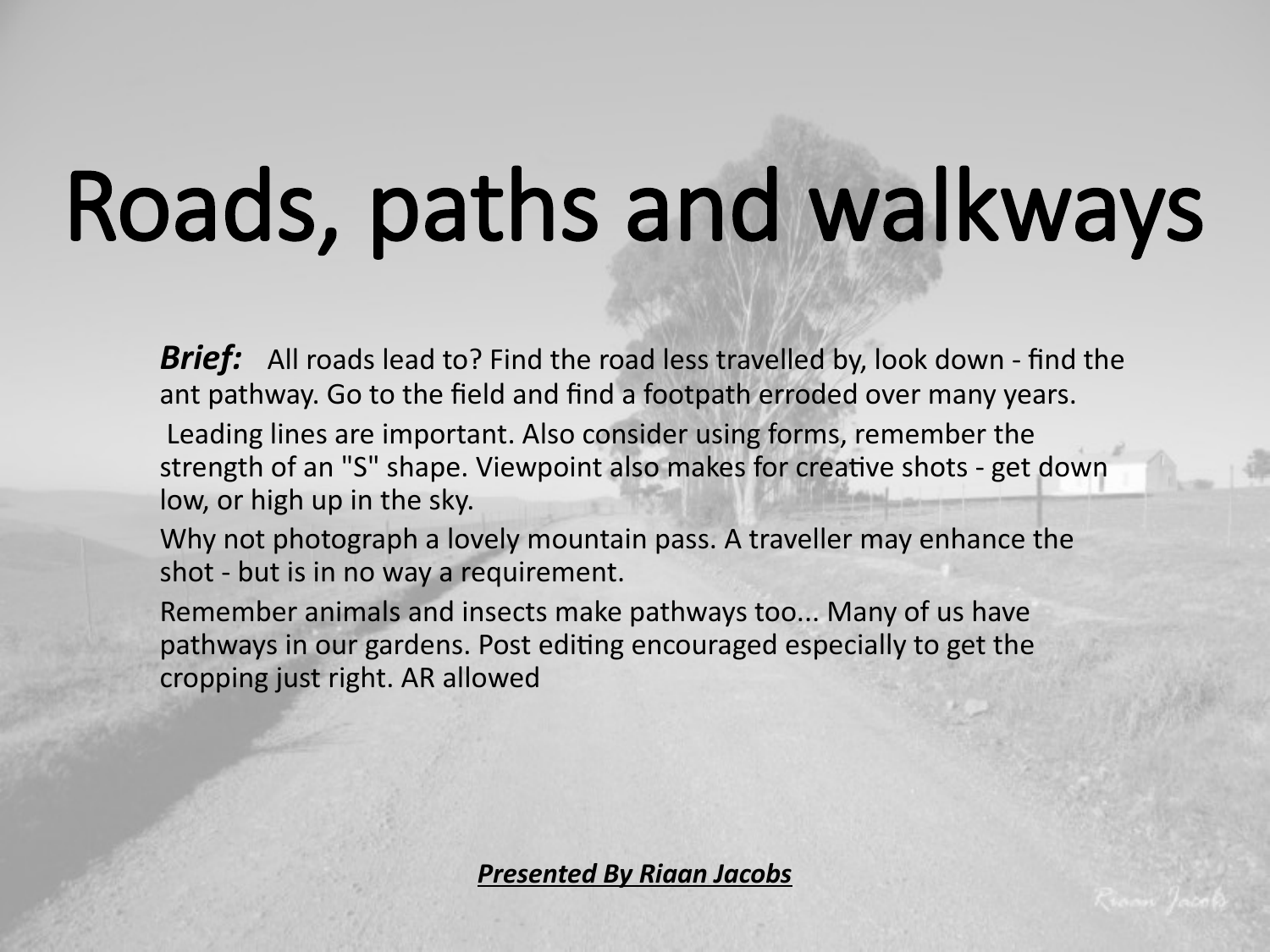## ROAD PHOTOGRAPHY TIPS

•Use a tripod when ever possible

•Try using both a wide angle and telephoto lens

•Use F11-16 for maximum depth of field

•Include part of the road in the corner of your photograph

•Vary the angle if possible consider positioning your wide angle lens low to the pavement

•Put the horizon near the top of the picture frame to emphasize depth

•Pull well over to the side especially if photographing at night or in the fog look for a pull out

•At night consider using long exposures and including lights from passing cars

•Include other subjects in your images e.g. a car, person or animals •If you plan on driving off road its a good idea to bring someone with you in case of safety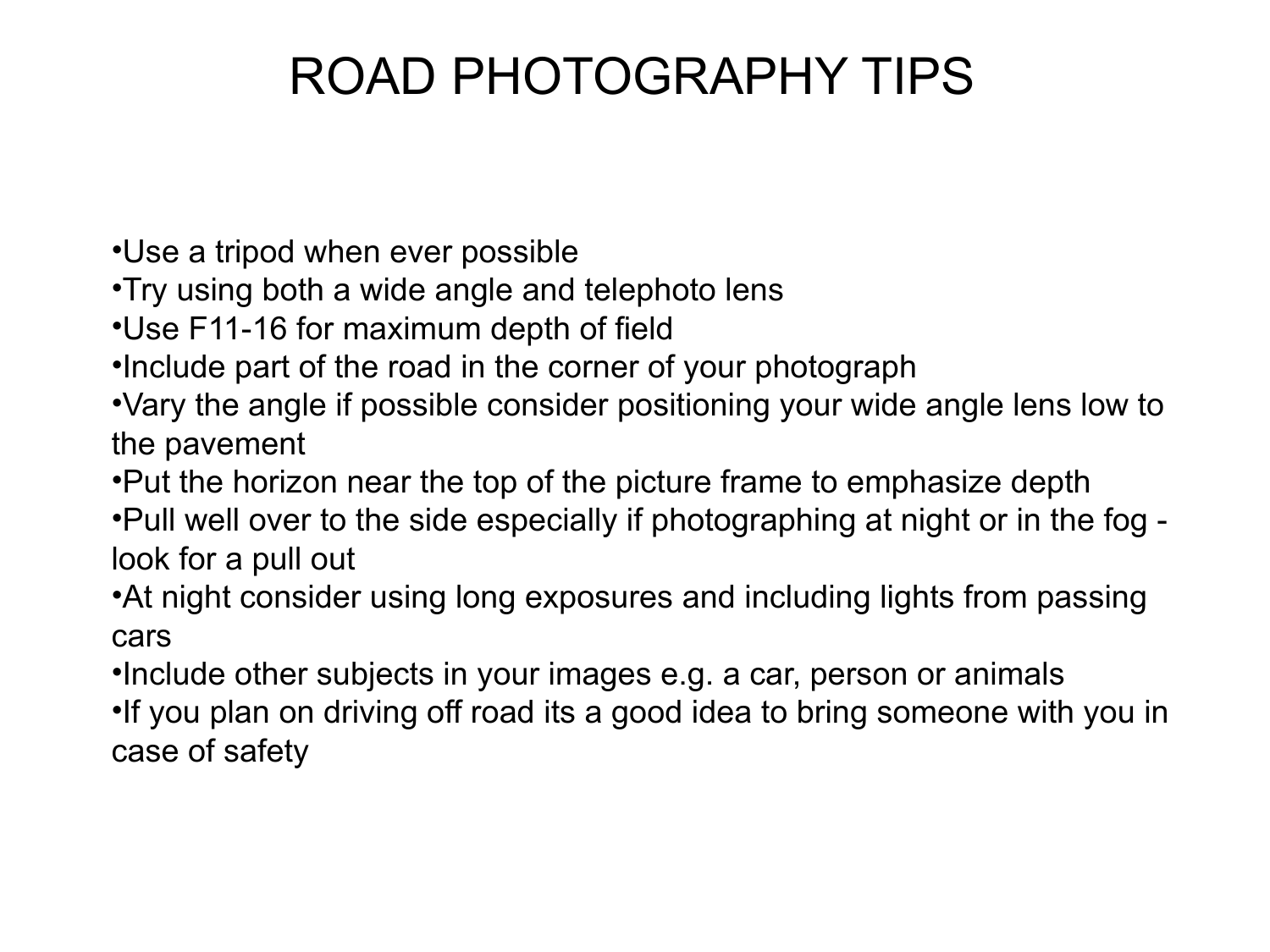## Light and composition

As with most types of photography the quality of the light helps make a photograph more interesting. Sidelight around sunrise and sunset adds texture to the vegetation surrounding the road. A road disappearing into the fog conveys a sense of mystery. Soft light is ideal to show off trees adjacent to the road in Autumn. When photographing the road in fog or at night be sure to pull well over to the side of the road, use a pull over or drive into a side road to avoid causing an accident.

Roads can look very different as the seasons change and also during different times of the day. Early morning and evenings provides warm side light that enhance textures around the road. Having a road lead to a mountain also provides a picturesque view. A thunderstorm, rainbow, or snow storm can all make for more interesting photographs of the road.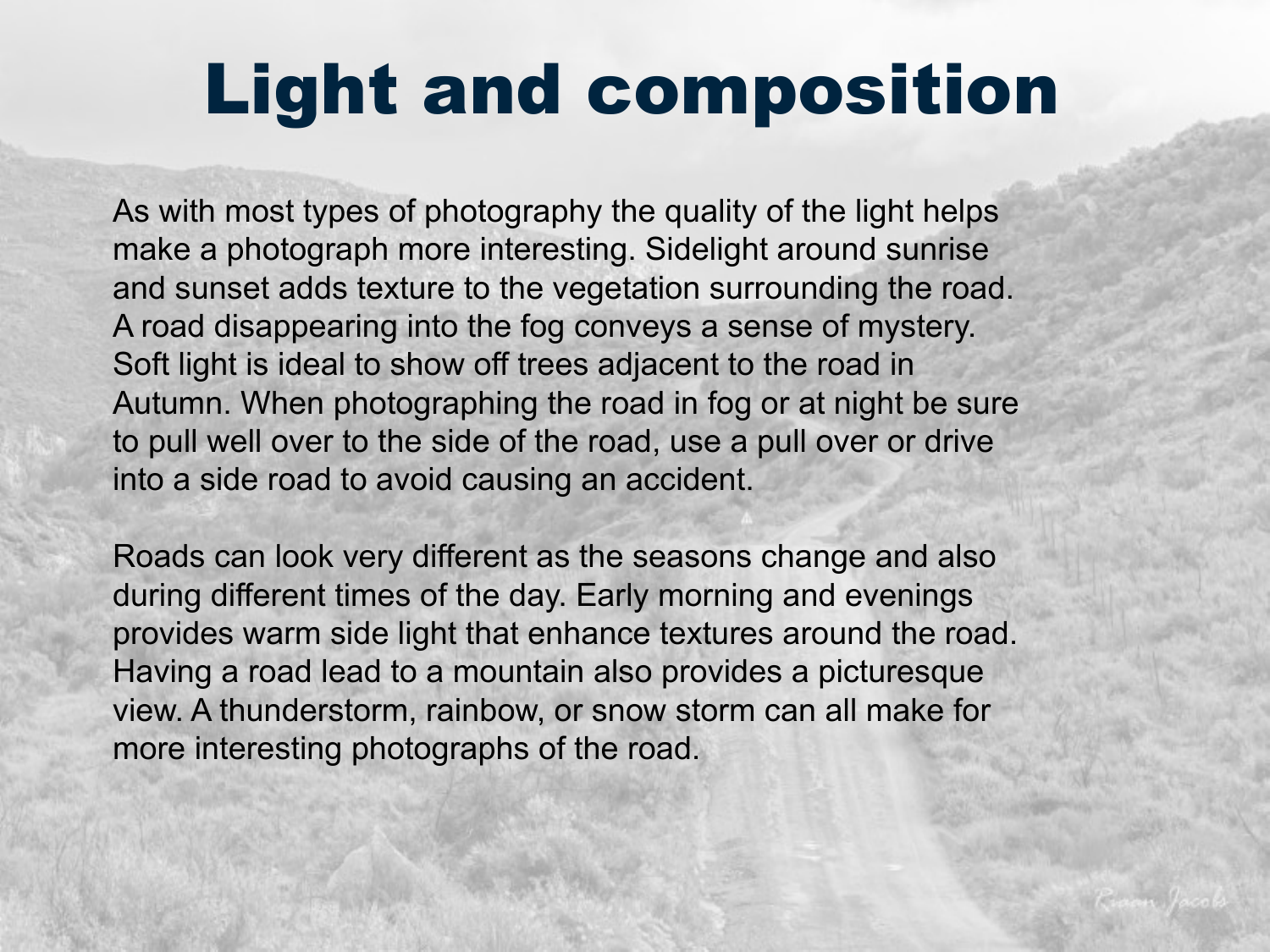## Equipment and Settings

The two main lenses to use to photograph roads are my wide angle lens (e.g. 20-35 mm) and a telephoto lens (70-300 mm). The wide angle lens exaggerates space and try to shoot from near the ground with this lens. Telephoto lenses compress space and make telephone poles and hills appear to stack closer together. Telephoto lenses also work well when trees cover the road and form a canopy. Try to use a tripod most of the time and set the camera to F11-16 for a maximum depth of field



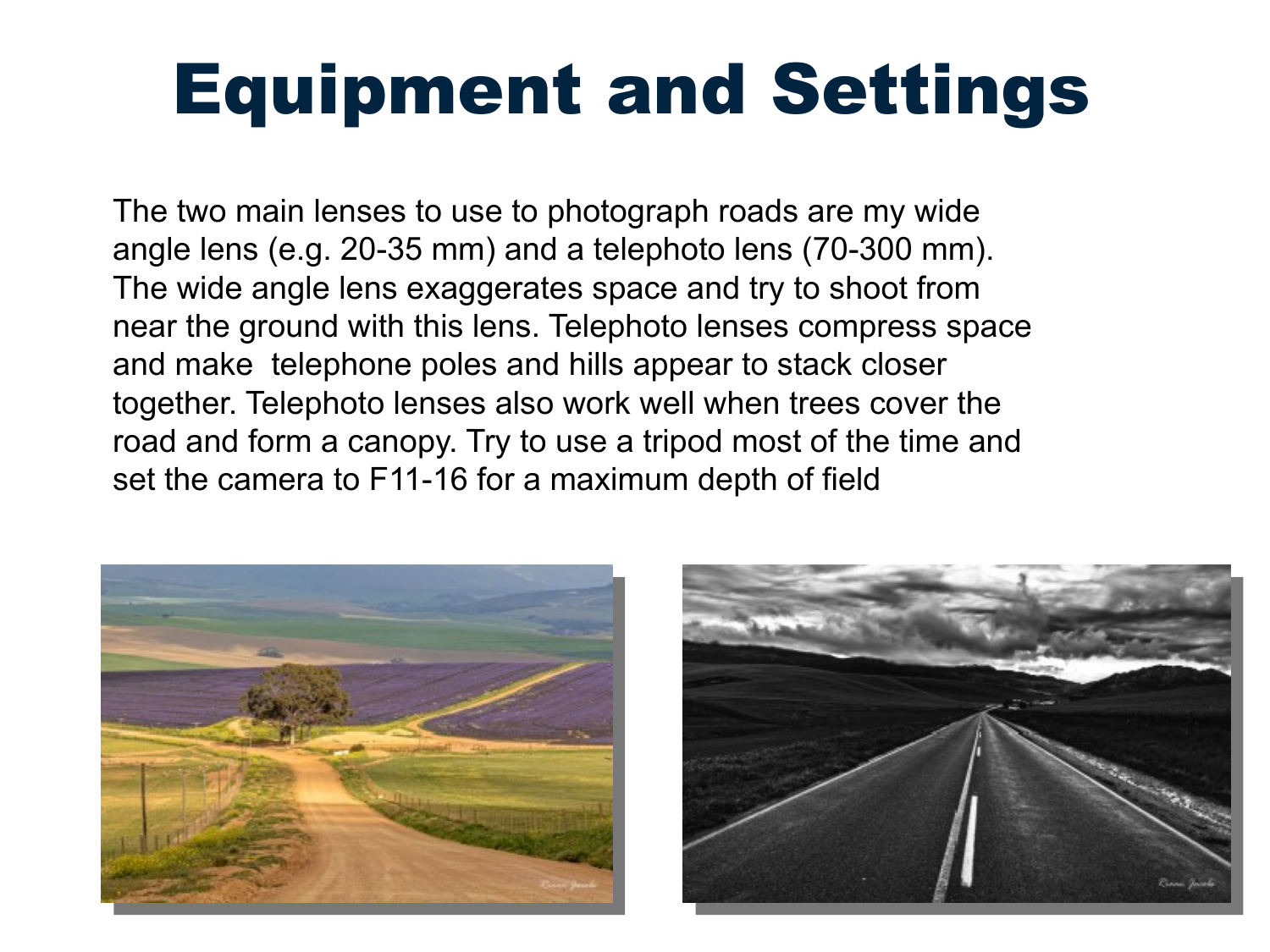



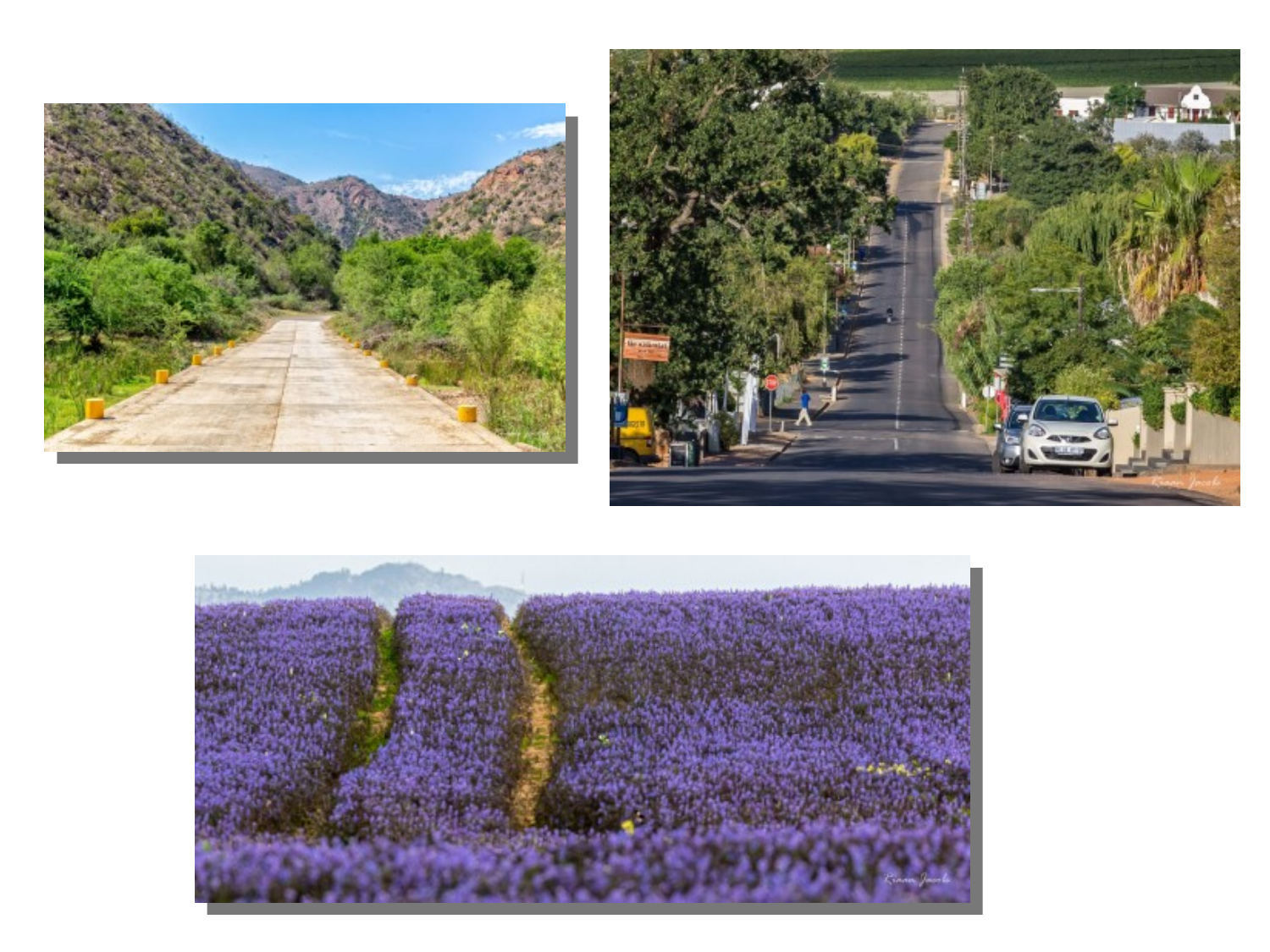



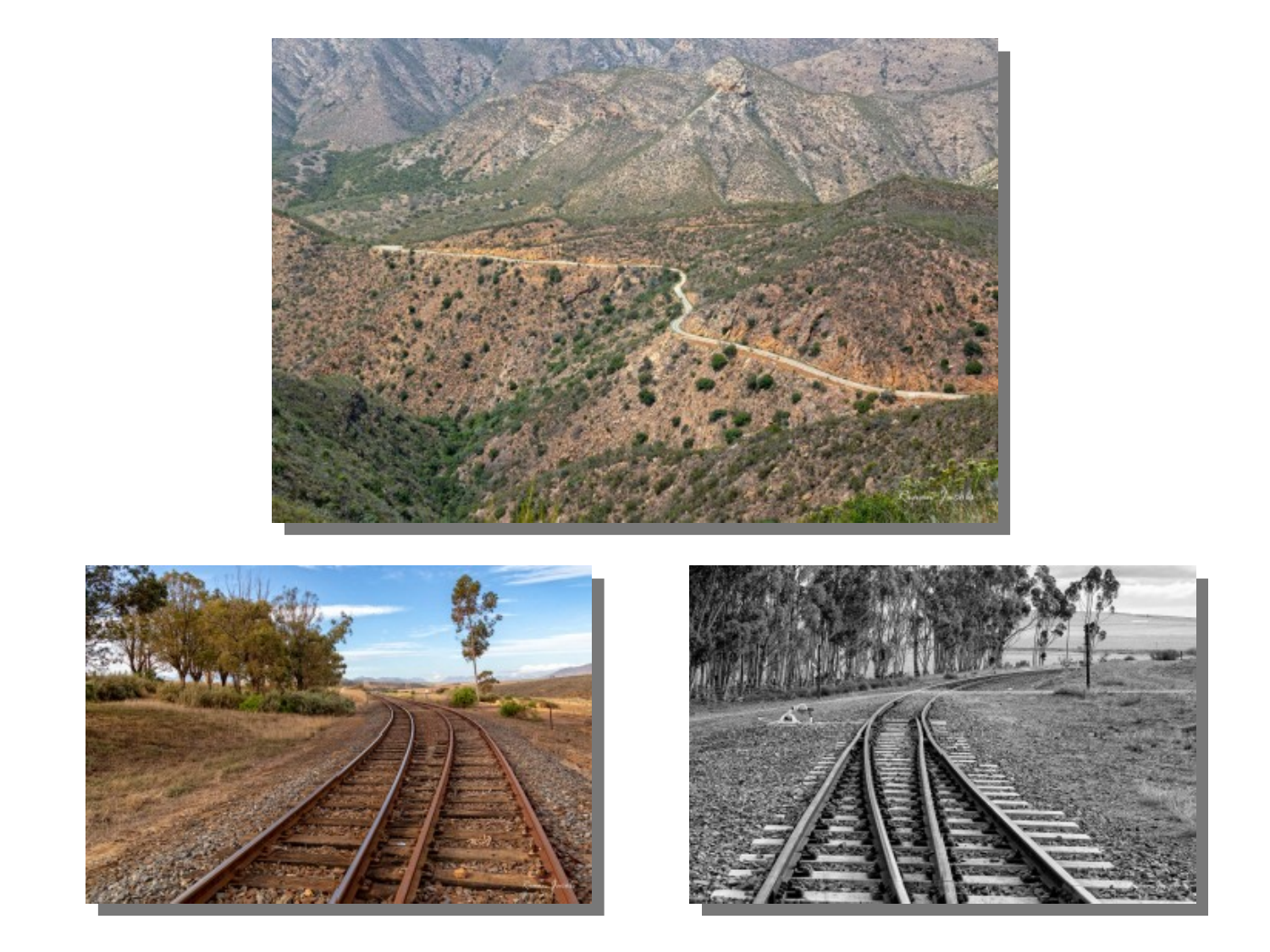